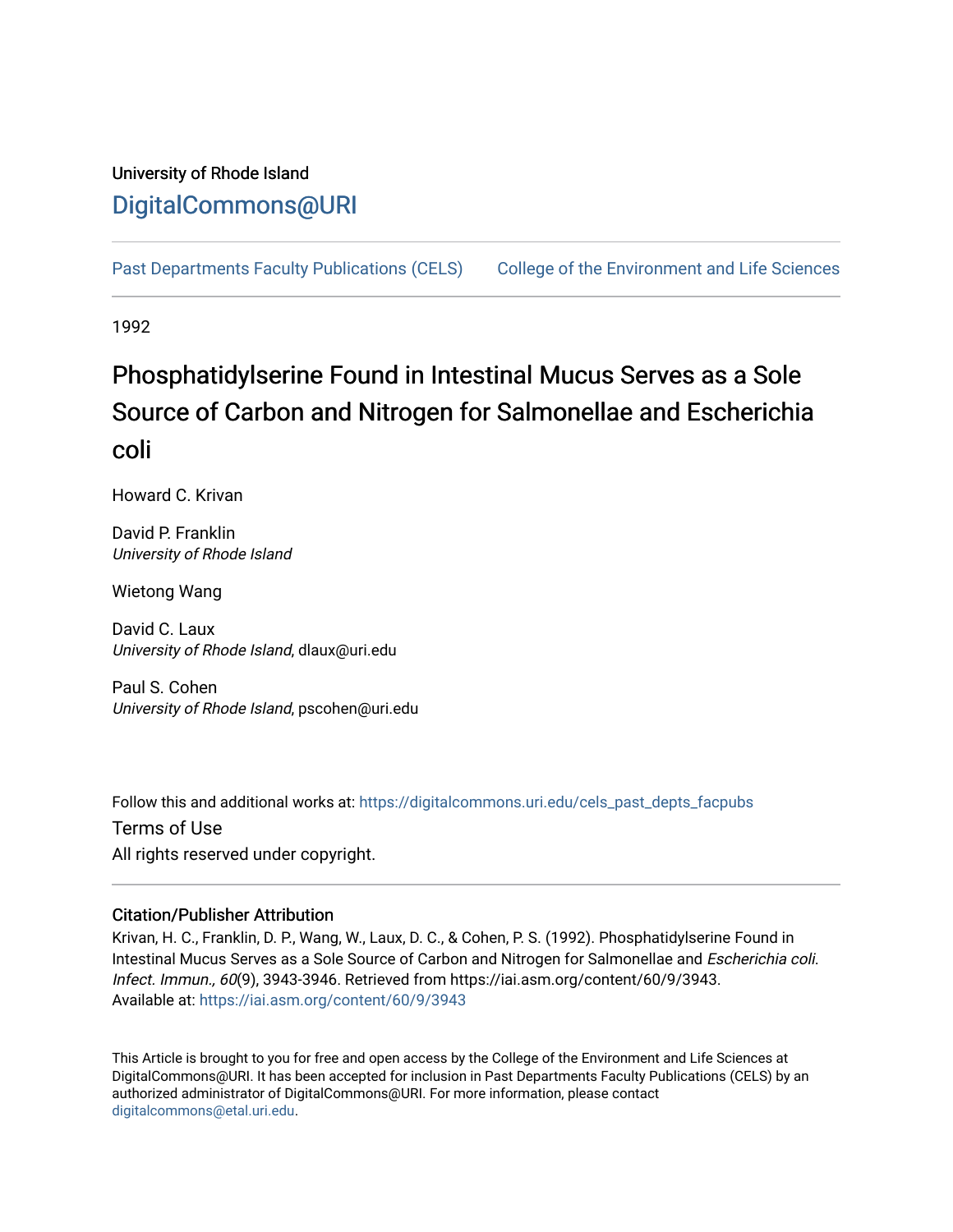HOWARD C. KRIVAN,<sup>1\*</sup> DAVID P. FRANKLIN,<sup>2</sup> WIETONG WANG,<sup>1</sup> DAVID C. LAUX,<sup>2</sup> AND PAUL S. COHEN<sup>2</sup>

MicroCarb Inc., Suite 100, 300 Professional Drive, Gaithersburg, Maryland 20879,<sup>1</sup> and Department of Microbiology, University of Rhode Island, Kingston, Rhode Island 02881<sup>2</sup>

Received 1 April 1992/Accepted 24 June 1992

Salmonella choleraesuis (a pig pathogen), Salmonella typhimurium (a virulent strain in mice), and three strains of Escherichia coli (including a human enterohemorrhagic strain, a human urinary tract isolate, and a human fecal isolate) grew as well in vitro utilizing the lipids derived from mouse cecal mucus as the sole source of carbon and nitrogen as they did in mouse crude cecal mucus. Further analysis of the total lipid extracts of mucus dialysates showed that the acidic lipid fraction supported growth nearly as weli as the total lipid fraction. Interestingly, among the many purified acidic lipids from mucus which were tested and analyzed, including several phospholipids, only phosphatidylserine was found to support the growth of all of these enteric bacteria, including Salmonella milwaukee, a human pathogen. The possible role of growth on pure phosphatidylserine in the pathogenesis of salmonellae is discussed.

The mucus gel of the gastrointestinal tracts of humans and animals has been suggested to function as an important barrier to bacterial infection and invasion by entrapping enteric pathogens and inhibiting their attachment to the underlying mucosal cell surface (2). The mucus gel has also been suggested to serve as an important substrate for commensal mucin-degrading bacteria (11, 18) and as colonization sites for other enteric bacteria  $(6, 7, 13, 16)$ . Mucus occurs as a viscous, sticky, water-insoluble gel which is composed of a high-molecular-weight glycoprotein (mucin) and smaller proteins and glycoproteins, although it is now known that many lipids are also associated noncovalently with the gel layer (17, 21). It has recently been shown that for *Esche*richia coli and Salmonella typhimurium to colonize the colons of streptomycin-treated mice, they must be able to grow in the mucus layer (12, 20). The data that we present here indicate that several serovars of Salmonella and E. coli are able to utilize lipids existing in the mucus layer for growth, of which phosphatidylserine was found to serve as the sole source of both carbon and nitrogen for growth for all of these enteric bacteria.

Dialysates of male CD-1 mouse cecal mucus, which support growth of E. coli and S. typhimurium as well as crude cecal mucus does in vitro (8), were used as the source of cecal mucus lipids. Lipids were extracted from mucus dialysates in chloroform-methanol-water (4:8:3) (19) or in chloroform-methanol (2:1) (17) and separated into neutral and acidic fractions by high-performance liquid chromatography (HPLC) on silica Iatrobeads (1) and by anion-exchange chromatography on DEAE-cellulose, respectively (15). Each lipid fraction was dried under nitrogen and dispersed by sonication into HEPES (N-2-hydroxyethylpiperazine-N'- 2-ethanesulfonic acid)-Hanks buffer, pH 7.4, at <sup>1</sup> mg/ml, and the samples were inoculated with about  $2 \times 10^{4}$  CFU of bacteria per ml. As shown in Table 1, S. typhimurium SL7312, a virulent strain, and E. coli F-18, a normal human

Gangliosides, sulfatides, and phospholipids make up the majority of acidic lipids of mammalian cells, whereas the majority of neutral lipids are glycosphingolipids (10). Therefore, several phospholipids (phosphatidylcholine, phosphatidylethanolamine, phosphatidylinositol, phosphatidylserine, and sphingomyelin [Avanti Polar Lipids, Inc., Alabaster, Ala.]), purified mixtures of standard monosialogangliosides  $(GM_1, GM_2, and GM_3)$  [BioCarb Chemicals, Lund, Sweden]), disialogangliosides ( $GD_{1a}$ ,  $GD_{1b}$ ,  $GD_2$ , and GD<sub>3</sub> [BioCarb Chemicals]), and a standard mixture of neutral glycosphingolipids which contained galactosylceramide, lactosylceramide, globotriaosylceramide, globoside, and Forssman glycolipid (BioCarb Chemicals) were tested for their ability to support the growth of E. coli and salmonellae. Neither the E. coli nor the Salmonella strains grew to any great extent on the mixtures of known standard gangliosides or neutral glycosphingolipids (Table 2). Of the purified phospholipids used as the sole source of carbon and nitrogen, only phosphatidylserine supported growth of S. typhimurium  $SL7312$  and E. coli F-18 to any great extent (Table 3). The other phospholipids were unable to support the growth of these bacteria. Similarly, phosphatidic acid, a combination of phosphatidic acid and L-serine, L-serine

fecal strain (4), grew essentially as well utilizing cecal mucus total lipids as the sole source of carbon and nitrogen as in the cecal mucus dialysate itself for the first 6 h of incubation at 37°C. Moreover, in the presence of total cecal mucus lipids, levels (CFU per milliliter) of about 20% of that reached in cecal mucus dialysates at 24 h were observed (Table 1). The cecal mucus acidic lipids were also effective in promoting growth, whereas the neutral lipid fraction was relatively ineffective (Table 1). Interestingly, the pattern of growth of Salmonella choleraesuis 735B, a pig pathogen, was identical to that of S. typhimurium in cecal mucus total lipids and acidic lipids (data not shown), and  $E$ . coli 933 EDL (O157: H7), a human enterohemorrhagic strain, and E. coli A55 (O6,  $Pap<sup>+</sup> Hly<sup>+</sup>$ , a pathogen causing human urinary tract infections, grew in the total and acidic fractions essentially identically to E. coli F-18 (data not shown).

<sup>\*</sup> Corresponding author.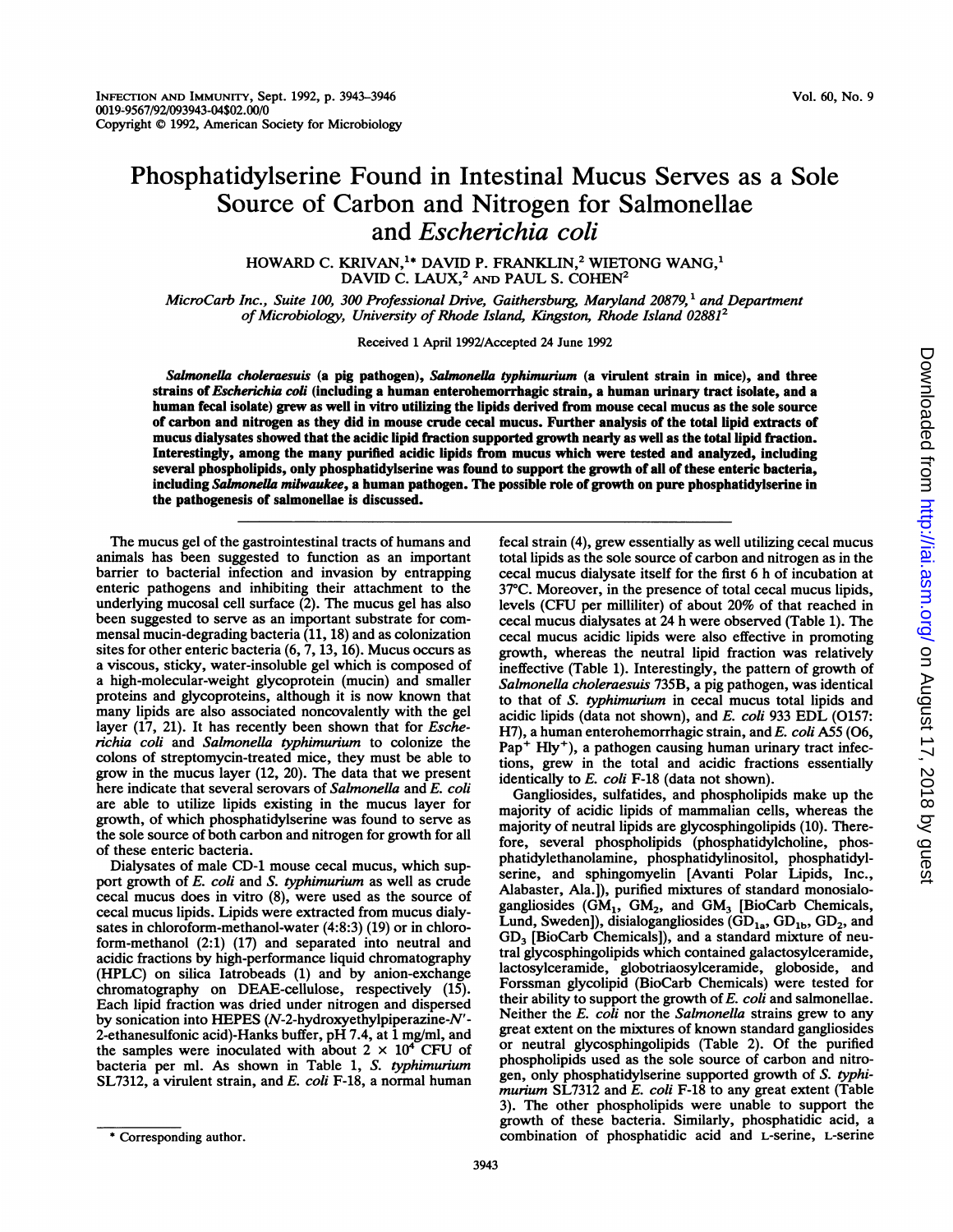|  |                                                              | TABLE 1. Growth of S. typhimurium SL7312 and E. coli F-18 on |
|--|--------------------------------------------------------------|--------------------------------------------------------------|
|  | cecal mucus lipids as the sole source of carbon and nitrogen |                                                              |

|                           | CFU relative to input CFU <sup>a</sup> at: |               |                 |               |  |
|---------------------------|--------------------------------------------|---------------|-----------------|---------------|--|
| Substrate                 | 6 h                                        |               | 24 <sub>h</sub> |               |  |
|                           | $F-18$                                     | <b>SL7312</b> | $F-18$          | <b>SL7312</b> |  |
| Dialysate                 | 264                                        | 1,506         | 6,436           | 12,875        |  |
| Total lipids <sup>b</sup> | 620                                        | 916           | 1,551           | 2,125         |  |
| Acidic lipids             | 158                                        | 416           | 437             | 625           |  |
| Neutral lipids            | 0.14                                       | 1.83          | 0.02            | 4.44          |  |
| HH <sup>c</sup>           | 0.55                                       | 0.85          | 2.53            | 6.55          |  |

<sup>a</sup> Input CFU per milliliter: E. coli F-18, 8.1  $\times$  10<sup>4</sup>; S. typhimurium SL7312,

 $6.6 \times 10^{4}$ .<br><sup>b</sup> Lipids were dispersed in HEPES-Hanks buffer, pH 7.4, at a concentration of 1 mg/ml.

 $\epsilon$  HEPES-Hanks buffer, pH 7.4.

alone, and O-phospho-L-serine (Sigma Chemical Co., St. Louis, Mo.) did not support growth, although L-serine and O-phospho-L-serine did allow low levels of growth by 24 h (Table 3). Together, the data suggest that phosphatidylserine itself is transported and then metabolized. The human enterohemorrhagic E. coli and urinary tract infection-causing strains also utilized phosphatidylserine for growth to the same extent as E. coli F-18 (data not shown), and S. choleraesuis 735B utilized phosphatidylserine to the same extent as S. typhimurium SL7312 (Table 4). Similarly, S. milwaukee, a human pathogen, utilized phosphatidylserine for growth as efficiently as the other Salmonella strains (data not shown). Phosphatidylserine obtained from Sigma Chemical Co. (bovine brain, 98% pure) or from Avanti Polar Lipids (bovine brain, >99% pure) supported growth of the Salmonella and E. coli strains in a similar fashion (data not shown).

To determine the amount of phosphatidylserine present in mouse cecal mucus, the acidic lipid fraction was hydrolyzed with <sup>6</sup> N HCl for <sup>18</sup> <sup>h</sup> at 120°C, and released serine was measured by the PICO-TAG method with phenyl isothiocyanate (5). Derivatized serine was separated and quantified by reverse-phase HPLC with <sup>a</sup> Supelcosil LC-18 column (3). As shown in Fig. 1, the HPLC profile obtained from the acidic lipid fraction (Fig. lb) included a peak with a retention value identical to that of the authentic phosphatidylserine standard (Fig. la). Comparative analysis of the integrated peak areas indicated that  $33.5 \mu$ g of phosphatidylserine per mg of total

TABLE 2. Growth of E. coli F-18 and S. typhimurium SL7312 on a mixture of standard acidic glycosphingolipids (gangliosides) and neutral glycosphingolipids

|                                                                                                            | CFU relative to input CFU <sup>a</sup> at: |                              |                                |                              |  |
|------------------------------------------------------------------------------------------------------------|--------------------------------------------|------------------------------|--------------------------------|------------------------------|--|
| Substrate                                                                                                  |                                            | 6 h                          |                                | 24 h                         |  |
|                                                                                                            | $F-18$                                     | <b>SL7312</b>                | $F-18$                         | <b>SL7312</b>                |  |
| Monosialogangliosides <sup>b</sup><br>Disialogangliosides<br>Neutral glycosphingolipids<br>HH <sup>c</sup> | 0.69<br>0.75<br>0.92<br>0.85               | 0.89<br>1.52<br>1.39<br>0.81 | 0.10<br>0.02<br>< 0.02<br>0.21 | 3.25<br>5.45<br>5.16<br>1.69 |  |

<sup>a</sup> Input CFU per milliliter: E. coli F-18, 5.2  $\times$  10<sup>4</sup>; S. typhimurium SL7312,  $6.4 \times 10^4$ , where data are presented as the ratios of CFU at 6 and 24 h to the input CFU.

Mixtures of purified standards were dispersed in HEPES-Hanks buffer, pH 7.4, at <sup>a</sup> concentration of <sup>1</sup> mg/ml.

 $c$  HEPES-Hanks buffer, pH 7.4.

INFECT. IMMUN.

TABLE 3. Growth of S. typhimurium SL7312 and E. coli F-18 on selected purified phospholipids

|                                | CFU relative to input CFU $^b$ at: |               |                 |               |
|--------------------------------|------------------------------------|---------------|-----------------|---------------|
| Substrate <sup>a</sup>         | 6 h                                |               | 24 <sub>h</sub> |               |
|                                | $F-18$                             | <b>SL7312</b> | $F-18$          | <b>SL7312</b> |
| Phosphatidylserine             | 6.78                               | 21.91         | 203             | 1,319         |
| Phosphatidylcholine            | 1.70                               | 1.10          | 6.65            | 3.47          |
| Phosphatidylethanolamine       | 0.74                               | 0.49          | 0.52            | 0.70          |
| Phosphatidylinositol           | 1.60                               | 0.66          | 0.91            | 0.51          |
| Sphingomyelin                  | 0.65                               | 0.36          | 0.30            | 0.12          |
| Phosphatidic acid $+$ L-serine | 1.26                               | 0.55          | 0.52            | 0.19          |
| Choline chloride               | 3.42                               | 2.44          | 2.63            | 4.71          |
| L-Serine                       | 1.62                               | 1.71          | 21.53           | 36.06         |
| $O$ -Phospho-L-serine          | 2.41                               | 3.62          | 31.13           | 36.52         |
| HH <sup>c</sup>                | 1.39                               | 0.78          | 0.74            | 0.45          |

<sup>a</sup> Unless otherwise noted, all substrates were suspended in HEPES-Hanks buffer, pH 7.4, at <sup>1</sup> mg/mi.

 $^b$  Input CFU per milliliter: E. coli F-18, 2.3  $\times$  10<sup>4</sup>; S. typhimurium SL7312,  $4.7 \times 10^{4}$ 

 $c$  HEPES-Hanks buffer, pH 7.4.

lipid extracted from mouse cecal mucus was present. In addition, cecal mucus dialysate, total lipids, and phosphatidylserine were treated with phospholipase  $A_2$  (Sigma Chemical Co.) to cleave the fatty acid from the 2 position of the phospholipids and with phospholipase D (Sigma Chemical Co.) to hydrolyze the two fatty acids from each phospholipid. The enzyme-treated samples were dialyzed against water, and each enzyme-free dialysate was lyophilized, resuspended in water to its original volume, and inoculated at about  $5 \times 10^4$  CFU/ml with either S. typhimurium SL7312 or E. coli F-18. As shown in Table 5, the enzyme-treated samples did not support growth nearly as well as the untreated samples. Therefore, these data further support the view that phospholipids, and more specifically, phosphatidylserine, are primarily responsible for Salmonella and E. coli growth in mouse cecal mucus dialysates.

E. coli and salmonellae are known to utilize long-chain fatty acids as the sole source of carbon after a long lag period (14) and to use L-serine as the sole source of carbon and nitrogen (9). To our knowledge, however, nothing regarding the ability of salmonellae and E. coli to utilize lipids as the sole source of carbon and nitrogen is known. In the present study, we have focused on those lipids present in cecal

TABLE 4. Growth of S. typhimurium SL7312 and S. choleraesuis 735B on selected purified phospholipids

|     |                                                                |               | CFU relative to input $CFU^b$ at: |  |  |  |
|-----|----------------------------------------------------------------|---------------|-----------------------------------|--|--|--|
| 6 h |                                                                | 24h           |                                   |  |  |  |
|     | 735B                                                           | <b>SL7312</b> | 735B                              |  |  |  |
|     | 28.10                                                          | 222           | 533                               |  |  |  |
|     | 5.48                                                           | 3.10          | 5.28                              |  |  |  |
|     | 0.81                                                           | 1.42          | 1.95                              |  |  |  |
|     | 1.24                                                           | 0.80          | 3.38                              |  |  |  |
|     | 1.38                                                           | 1.04          | 2.33                              |  |  |  |
|     | 1.48                                                           | 0.88          | 2.48                              |  |  |  |
|     | <b>SL7312</b><br>29.18<br>2.06<br>0.43<br>0.43<br>0.20<br>0.37 |               |                                   |  |  |  |

<sup>a</sup> Phospholipids were dispersed in HEPES-Hanks buffer, pH 7.4, at <sup>a</sup> concentration of <sup>1</sup> mg/ml.

Input CFU per milliliter: S. typhimurium SL7312,  $4.9 \times 10^4$ ; S. choleraesuis 735B,  $2.1 \times 10^4$ .

 $c$  HEPES-Hanks buffer, pH 7.4.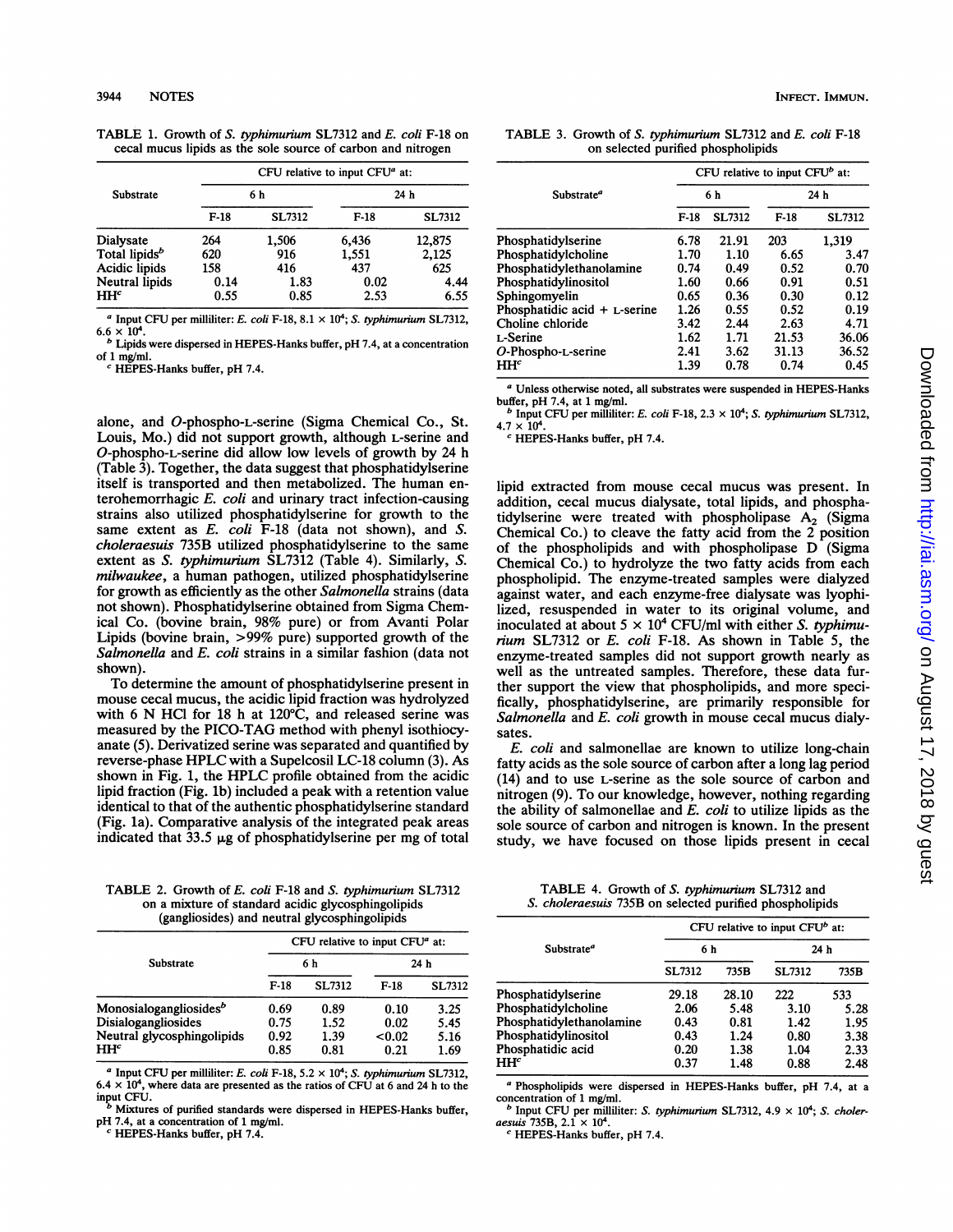

FIG. 1. Results of HPLC of serine hydrolytically released from phosphatidylserine. Standard phosphatidylserine  $(1 \mu g)$  (a) and the acidic lipid fraction of mouse cecal mucus (20  $\mu$ g) (b) were hydrolyzed and derivatized with phenyl isothiocyanate and were injected onto a Supelcosil LC-18 column (250 by 4.6 mm). The column was eluted with a linear gradient of ammonium acetatetrimethylamine as described previously (3) by using <sup>a</sup> UV detector operated at 254 nm.

mucus preparations and have demonstrated that salmonellae and *E. coli* are capable of utilizing cecal mucus total lipids, the corresponding acidic lipid fraction, and phosphatidylserine as the sole sources of carbon and nitrogen and that they do so without an extended lag period. Moreover, in the case of S. typhimurium, it will be of interest to determine whether the ability to utilize phosphatidylserine is required for pathogenesis in the mouse intestine. For example, it is possible that the ability to metabolize the phosphatidylserine present in intestinal epithelial cell membranes is required for successful invasion by salmonellae of intestinal epithelial cells. Interestingly, these findings may also explain why salmonellae survive and grow in chicken eggs, which are rich in phospholipids, including phosphatidylserine.

TABLE 5. Effect of phospholipase treatment on growth of S. typhimurium SL7312 and E. coli F-18

| <b>Strain</b> | Phospho-<br>lipase <sup>a</sup> | CFU relative to input $CFU^b$ in<br>the indicated substrate |                     |                    |  |
|---------------|---------------------------------|-------------------------------------------------------------|---------------------|--------------------|--|
|               |                                 | Dialysate                                                   | <b>Total lipids</b> | Phosphatidylserine |  |
| <b>SL7312</b> | None                            | 388                                                         | 162                 | 43.3               |  |
|               | A <sub>2</sub>                  | 2.52                                                        | 1.02                | 1.81               |  |
|               | D                               | 2.28                                                        | 2.74                | 4.05               |  |
| $F-18$        | None                            | 479                                                         | 221                 | 87.2               |  |
|               | A <sub>2</sub>                  | 39.7                                                        | 10.7                | 4.14               |  |
|               | D                               | 45.5                                                        | 5.51                | 5.86               |  |

<sup>a</sup> Samples were treated with either none or <sup>1</sup> U of each phospholipase for <sup>6</sup> h at 37°C. Untreated samples were incubated without enzymes for <sup>6</sup> h at 37°C and then were dialyzed, lyophilized, resuspended, and inoculated identically to the phospholipase-treated samples.

<sup>b</sup> Input CFU per milliliter: *S. typhimurium* SL7312,  $4.2 \times 10^4$ ; *E. coli* F-18,  $2.9 \times 10^4$ . Incubation was at 37°C for 6 h.

This work was supported, in part, by Public Health Service grant AI1670 to P.S.C. and D.C.L. from the National Institute of Allergy and Infectious Diseases.

We gratefully acknowledge the excellent technical assistance of Mac Richardson and Xin Zhou.

### ADDENDUM IN PROOF

Data obtained after acceptance of this paper show that E. coli and salmonellae can also utilize phosphatidylserine as the sole source of phosphate for growth.

#### **REFERENCES**

- 1. Ando, S., M. Isobe, and Y. Nagai. 1976. High performance preparative column chromatography of lipids using <sup>a</sup> new porous silica, Iatrobeads. I. Separation of molecular species of sphingoglycolipids. Biochim. Biophys. Acta 424:98-105.
- 2. Beachey, E. H. 1981. Bacterial adherence: adhesion-receptor interactions mediating the attachment of bacteria to mucosal surfaces. J. Infect. Dis. 143:325-345.
- 3. Bidlingmeyer, B. A., S. A. Cohen, and T. L. Tarvin. 1984. Rapid analysis of amino acids using pre-column derivatization. J. Chromatogr. 336:93-104.
- 4. Cohen, P. S., R. Rossoll, V. J. Cabelli, S.-L. Yang, and D. C. Laux. 1983. Relationship between the mouse colonizing ability of <sup>a</sup> human fecal Escherichia coli strain and its ability to bind <sup>a</sup> specific mouse colonic mucous gel protein. Infect. Immun. 40:62-69.
- 5. Cohen, S. A., B. A. Bidlingmeyer, and T. L. Tarvin. 1986. PITC derivatives in amino acid analysis. Nature (London) 320:769- 770.
- 6. Conway, P. L., A. Welin, and P. S. Cohen. 1990. Presence of K88-specific receptors in porcine ileal mucus is age dependent. Infect. Immun. 58:3178-3182.
- 7. Drumm, B., A. M. Roberton, and P. M. Sherman. 1988. Inhibition of attachment of Escherichia coli RDEC-1 to intestinal microvillus membranes by rabbit ileal mucus and mucin in vitro. Infect. Immun. 56:2437-2442.
- 8. Franklin, D. P., D. C. Laux, T. J. Williams, M. C. Falk, and P. S. Cohen. 1990. Growth of Salmonella typhimurium SL5319 and Escherichia coli F-18 in mouse cecal mucus: role of peptides and iron. FEMS Microbiol. Ecol. 74:229-240.
- 9. Gutnick, D., J. M. Calvo, T. Klopotowski, and B. N. Ames. 1969. Compounds which serve as the sole source of carbon or nitrogen for Salmonella typhimurium LT-2. J. Bacteriol. 100: 215-219.
- 10. Hakomori, S. 1983. Chemistry of glycosphingolipids, p. 1-165. In J. N. Kanfer and S. Hakomori (ed.), Handbook of lipid research. Sphingolipid biochemistry. Plenum Press, New York.
- 11. Hoskins, L. C., M. Agustines, W. B. McKee, E. T. Boulding, M. Kriaris, and G. Niedermeyer. 1985. Mucin degradation in human colon ecosystems. Isolation and properties of fecal strains that degrade ABH blood group antigens and oligosaccharides from mucin glycoproteins. J. Clin. Invest. 75:944-953.
- 12. McCormick, B. A., B. A. D. Stocker, D. C. Laux, and P. S. Cohen. 1988. Roles of motility, chemotaxis, and penetration through and growth in intestinal mucus in the ability of an avirulent strain of Salmonella typhimurium to colonize the large intestine of streptomycin-treated mice. Infect. Immun. 56:2209- 2217.
- 13. Mouricout, M. A., and R. A. Julien. 1987. Pilus-mediated binding of bovine enterotoxigenic Escherichia coli to calf small intestinal mucins. Infect. Immun. 55:1216-1223.
- 14. Nunn, W. D. 1987. Two-carbon compounds and fatty acids as carbon sources, p. 285-301. In F. C. Neidhardt, J. L. Ingraham, K. B. Low, B. Magasanik, M. Schaechter, and H. E. Umbarger (ed.), Escherichia coli and Salmonella typhimurium: cellular and molecular biology. American Society for Microbiology, Washington, D.C.
- 15. Rouser, G., G. Kritchevsky, and A. Yamamoto. 1976. Lipid chromatographic analysis, p. 713-776. In G. Rouser (ed.), Lipid